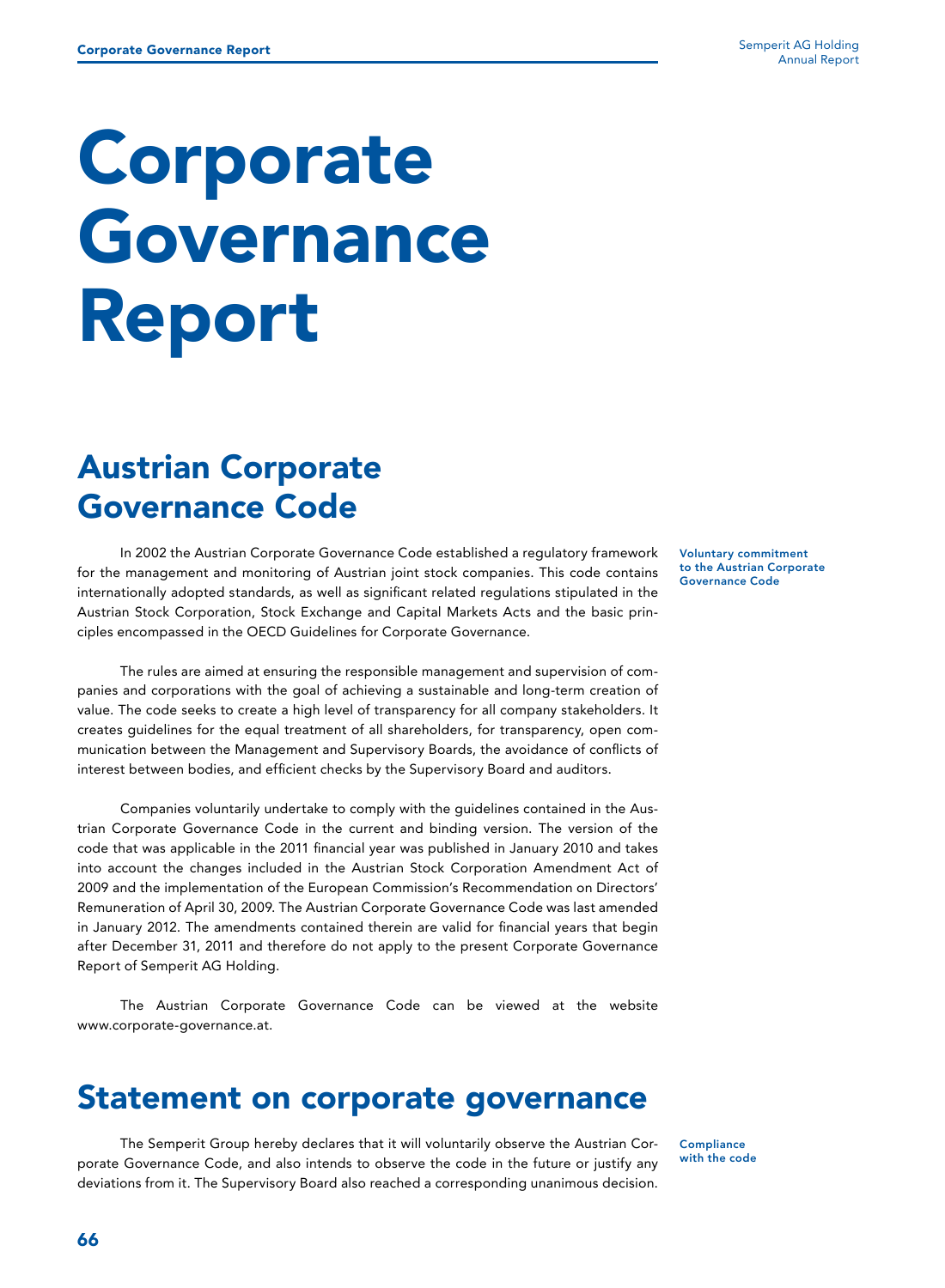Semperit Holding AG complies with all legally binding L-rules (Legal Requirement). Unless otherwise declared, the C-rules (Comply-or-Explain) will be observed by the relevant bodies and the company.

### Corporate bodies of Semperit AG Holding

#### Management Board

#### Thomas Fahnemann

Chairman and Chief Executive Officer since April 14, 2011; previously Deputy Chairman since joining the company on December 1, 2010; current period of office ends November 30, 2013

Departmental responsibilities: Medical Sector, which includes the Sempermed segment, Corporate Development & Strategy, Human Resources, Internal Audit, Communications, Purchasing, Compliance and Legal Matters

Following his studies in business administration in Mainz, Germany, Thomas Fahnemann, who was born in 1961, completed an Executive MBA Program at Northwestern University in Chicago. Thomas Fahnemann began his professional career with Hoechst AG in Frankfurt in 1983. He subsequently assumed several executive positions in Germany and the USA. In 1995 he was appointed Group Department Manager for Trevira in North Carolina, USA and starting 1998 served as Chief Operating Officer for KoSa in Houston, USA. In 2003 he returned to Austria and worked as CEO and Chairman of the Management Board of Lenzing AG. From 2009 to 2010 he was Chairman of the Management Board of RHI AG, Vienna. He exercises no Supervisory Board mandates in other companies not included in the consolidated financial statements pursuant to C-rule 16 of the Austrian Corporate Governance Code.

#### Richard Ehrenfeldner

Member of the Management Board since October 1, 2001; current period of office ends May 31, 2012; in September 2011 this was extended early, until May 31, 2015 Departmental responsibilities: Technology, Innovation, Operational Excellence and Quality Assurance

After concluding his studies in process engineering (chemical plant engineering) at Graz University of Technology, Richard Ehrenfeldner, who was born in 1954, commenced his professional career in 1984 with AT&S in Leoben, where he headed the Production and Expansion Departments, with a particular focus on large investments in expanding production capabilities. In 1989 he moved to Semperit AG Holding. As Technical Manager of the Sempermed segment, he was responsible for the expansion of manufacturing facilities as well as the construction and development of new plants in Sopron, Hat Yai and Shanghai. He exercises no Supervisory Board mandates in other companies not included in the consolidated financial statements pursuant to C-rule 16 of the Austrian Corporate Governance Code.

#### Johannes Schmidt-Schultes

Member of the Management Board since April 15, 2011; Chief Financial Officer (CFO); current period of office ends April 14, 2014

Departmental responsibilities: Accounting, Segment Controlling, Treasury, IT, Planning & Reporting, Taxes and Investor Relations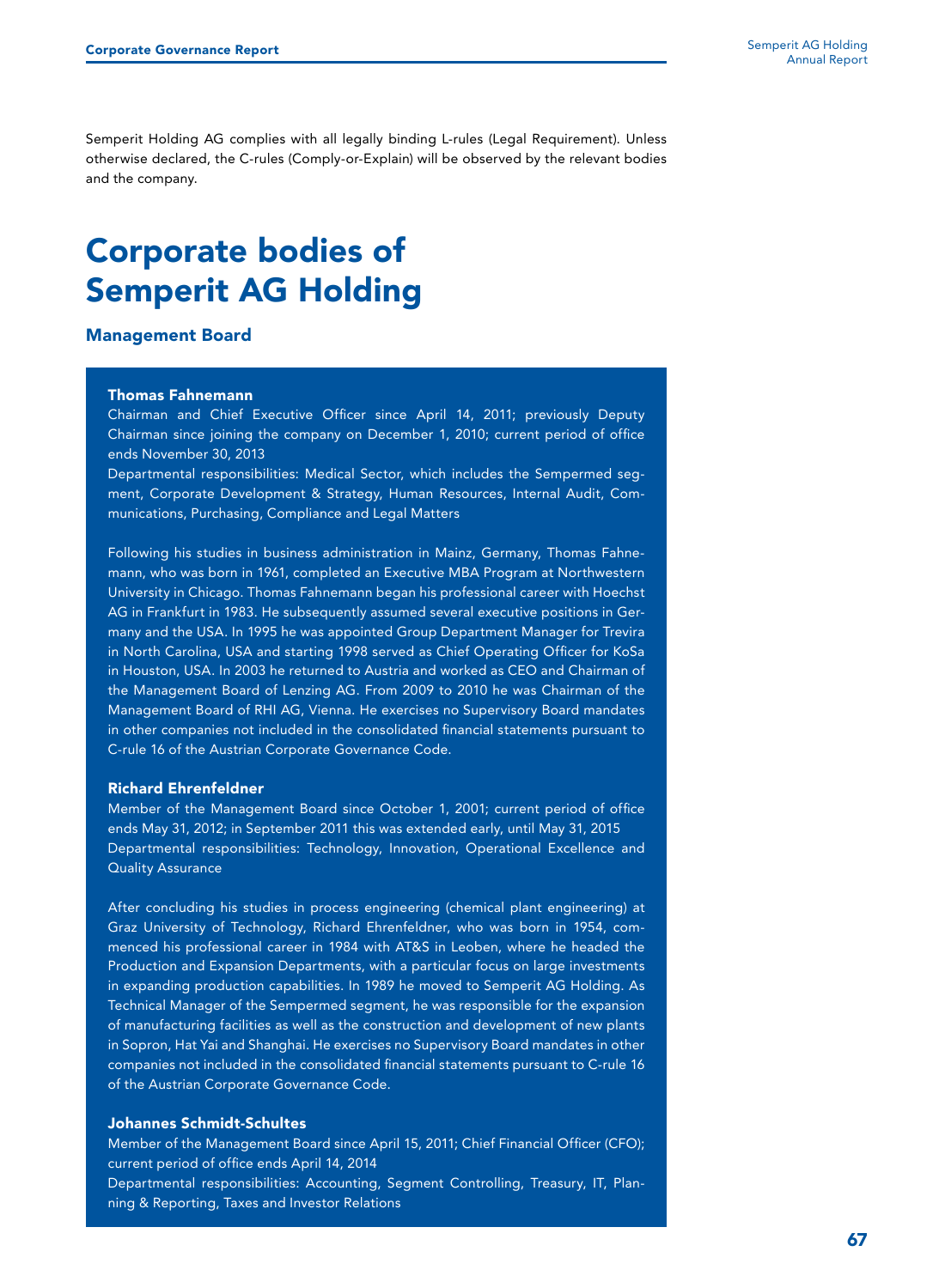Johannes Schmidt-Schultes, who was born in 1966, concluded his studies in economics at the University of Hanover in 1993. In 1996 he graduated with a PhD from the Ludwig Maximilian University, Munich. He also studied abroad at Aston University in Birmingham, UK, as well as the University of California in Berkeley, USA.

During his doctoral studies, Johannes Schmidt-Schultes worked for the strategic consultants Bain & Company in Munich. From 1996 to 1999 he served as head of the Department of Investment Controlling and Group Development at VIAG AG in Munich, and from 1999 to 2001 he was Managing Director of Finance for Kloeckner & Co in Vienna. In 2001 he moved to Deutsche Telekom Group – first as CFO of T-Mobile Austria in Vienna and then, from 2004 to 2007, of T-Mobile UK in Hatfield, UK. From 2007 to 2011 he was Deputy Chief Financial Officer of the Australian Telekom Telstra Corporation, which is based in Melbourne. He exercises no Supervisory Board mandates in other companies not included in the consolidated financial statements pursuant to C-rule 16 of the Austrian Corporate Governance Code.

#### Richard Stralz

Member of the Management Board since June 1, 2004; current period of office ends May 31, 2013

Departmental responsibilities: Heads the Industrial Sector, including the Semperflex, Sempertrans and Semperform segments, as well as Marketing, Sales and Logistics

Following the completion of his studies at Montan University of Leoben, Richard Stralz, who was born in 1963, started his professional career at Semperit AG Holding in 1987 as a Semperform Production Management Assistant. In 1989 he became Production Manager for Rubber and Plastic Moulded Parts. From 1991 to 1994 he headed the Industrial Engineering and Logistics Departments. Subsequently he switched to the Semperflex segment, first as Technical Segment Manager from 1994 to 1996, and later as Commercial Division Manager during the years 1996 to 2004. He exercises no Supervisory Board mandates in other companies not included in the consolidated financial statements pursuant to C-rule 16 of the Austrian Corporate Governance Code.

#### Rainer Zellner

Chairman of the Management Board and CEO from October 1, 1989 to April 14, 2011; previously member of the Management Board from March 1, 1983

The Management Board consists of four members. It has full responsibility for managing the company for the benefit of the enterprise while taking account of the interests of shareholders and employees as well as the public interest (L-rule 13).

In April 2011, Rainer Zellner stepped down as Chairman of the Management Board. His deputy, Thomas Fahnemann, was appointed to succeed him. In April 2011, Johannes Schmidt-Schultes was appointed as Chief Financial Officer (CFO) and in September 2011 Richard Ehrenfeldner's period of office was extended early, for a further three years.

Internal rules of procedure govern the allocation of business responsibility and cooperation between members of the Management Board. Decisions of primary importance are taken by the Management Board as a whole. The Management Board itself takes full responsibility for communication tasks that have a significant impact on how the company is perceived by its stakeholders. The legally binding regulations, the Articles of Association and the internal rules of procedure laid down by the Supervisory Board form the basis for corporate management. In addition, behavioural guidelines are also contained in the Austrian Corporate Governance Code.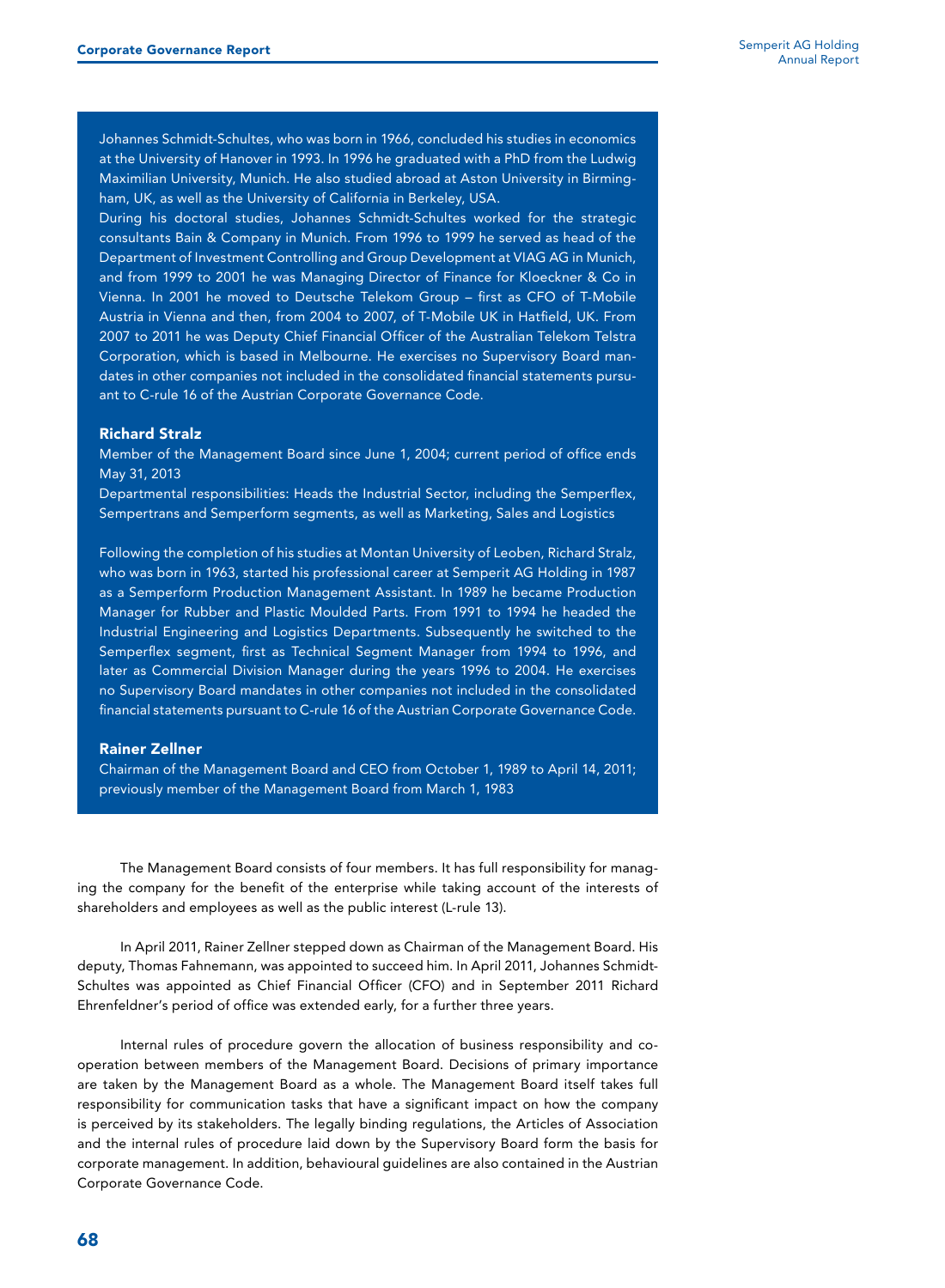#### Supervisory Board

|                             |                        |      |                               |                              | <b>Supervisory Board</b>   |  |
|-----------------------------|------------------------|------|-------------------------------|------------------------------|----------------------------|--|
|                             |                        |      |                               | <b>End of current</b>        | positions in other         |  |
|                             |                        |      | Year of birth First appointed | term of office <sup>1)</sup> | listed companies           |  |
| Shareholder representatives |                        |      |                               |                              |                            |  |
| Veit Sorger                 | 2) 3) 4) 5) 6) 7) 1942 |      | 26.5.2004                     | Until the Annual General     | Lenzing AG                 |  |
| Chairman                    |                        |      |                               | Meeting (AGM) resolving      |                            |  |
|                             |                        |      |                               | upon the 2011 financial year |                            |  |
| Michael Junghans            | 2) 3) 4) 5) 6)         | 1967 | 28.4.2010                     | Until the Annual General     | Lenzing AG (Chairman)      |  |
| Deputy Chairman             |                        |      |                               | Meeting (AGM) resolving      | Allgemeine Baugesellschaft |  |
|                             |                        |      |                               | upon the 2012 financial year | A. Porr AG                 |  |
| Walter Lederer              | 2)                     | 1961 | 7.6.2002                      | Until 14.4.2011              |                            |  |
| Member                      |                        |      |                               |                              |                            |  |
| <b>Martin Payer</b>         | 2) 7)                  | 1978 | 24.5.2007                     | Until the Annual General     | Lenzing AG                 |  |
| Member                      |                        |      |                               | Meeting (AGM) resolving      |                            |  |
|                             |                        |      |                               | upon the 2011 financial year |                            |  |
| Patrick Prügger             | 2) 5)                  | 1975 | 14.4.2011                     | Until the Annual General     | Lenzing AG                 |  |
| Member                      |                        |      |                               | Meeting (AGM) resolving      |                            |  |
|                             |                        |      |                               | upon the 2013 financial year |                            |  |
| Andreas Schmidradner        | 2)                     | 1961 | 20.5.2008                     | Until the Annual General     | Lenzing AG                 |  |
| Member                      |                        |      |                               | Meeting (AGM) resolving      |                            |  |
|                             |                        |      |                               | upon the 2012 financial year |                            |  |
| Anton Schneider             | 2) 7)                  | 1951 | 30.4.2009                     | Until the Annual General     | Linz Textil AG             |  |
| Member                      |                        |      |                               | Meeting (AGM) resolving      | SHW AG (Germany)           |  |
|                             |                        |      |                               | upon the 2011 financial year | (Chairman)                 |  |

#### Employee representatives

| Alexander Hollerer | 5) 6) | 1954 | .7.1998   |  |
|--------------------|-------|------|-----------|--|
| Andreas Slama      |       | 1966 | 31.1.2009 |  |
| Matthias Unkrig    |       | 1968 | 5.4.2005  |  |

1) One fifth of the members of the Supervisory Board automatically leave their positions every year at the end of the Annual General Meeting, pursuant to the Articles of Association.

2) Have declared their independence vis-à-vis the Supervisory Board in accordance with Rule 53 of the Austrian Corporate Governance Code.

3) Executive Committee

4) Remuneration Committee

5) Audit Committee

6) Nominating Committee

7) No representation by a shareholder over 10% (Rule 54 of the Austrian Corporate Governance Code).

### Supervisory Board

The Supervisory Board consists of six shareholder representatives and three employee representatives.

The Supervisory Board resolved to establish the following committees consisting of its own members to carry out specific functions: Executive Committee, Remuneration Committee, Audit Committee, Nominating Committee and Strategy Committee (see page 70). The authority to make decisions and pass resolutions rests in the hands of the entire Supervisory Board.

The Supervisory Board supervises the Management Board and supports it in managing the company, particularly when decisions of primary importance are to be made.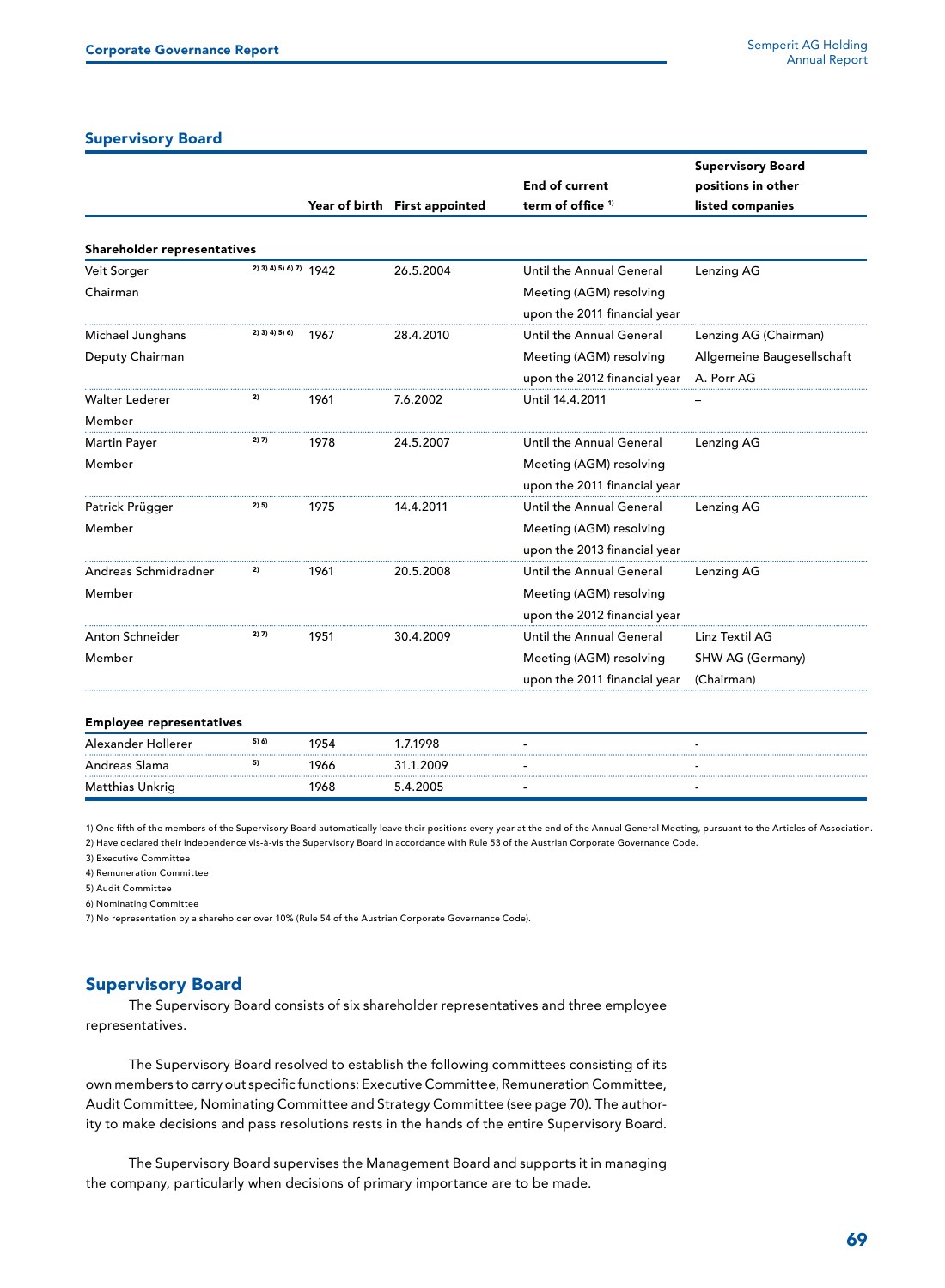#### Meetings of the Supervisory Board and its committees

The Supervisory Board convened for five meetings and a separate strategy workshop during the 2011 financial year. No member of the Supervisory Board attended less than 50% of the meetings in the course of 2011.

The Audit Committee led by Veit Sorger carried out its activities in accordance with prevailing legal regulations (two meetings), and in particular dealt with risk management, corporate governance and cooperation with the auditors.

The Nominating Committee, also under the chairmanship of Veit Sorger, met twice to prepare for the selection of a new Chief Financial Officer and the reappointment of Richard Ehrenfeldner as a member of the Management Board.

The Strategy Committee was set up for the first time in December 2011.

The Remuneration Committee, chaired by Veit Sorger, held three meetings at which it discussed the objectives of the newly appointed members of the Management Board and the remuneration system for the reappointed member of the Management Board.

An explicit and formal self-evaluation (in accordance with Rule 36) did not take place in the 2011 financial year. However, the Supervisory Board regularly focused on its own work and its consequences for the company, and is working on its own further development. There are plans to introduce a structured self-evaluation process in the 2012 financial year.

#### Guidelines for the independence of Supervisory Board members

A member of the Supervisory Board shall be deemed independent if he/she has no business or personal relations with the company or its Management Board that would constitute a material conflict of interests, and thus could influence the member's behaviour.

In evaluating the independence of a Supervisory Board member, the Supervisory Board uses the following guidelines, which correspond to those contained in Appendix 1 of the January 2010 version of the Austrian Corporate Governance Code:

- The Supervisory Board member shall not have served as a member of the Management Board or as a senior manager of the company or one of its subsidiaries in the past five years.
- The Supervisory Board member shall not maintain or have maintained in the past year any business relations with the company or one of its subsidiaries to an extent of significance for the Supervisory Board member. This shall also apply to relationships with companies in which the Supervisory Board member has a considerable economic interest. The approval of individual transactions by the Supervisory Board according to Section 95 Para. 5 Austrian Stock Corporation Act does not automatically mean the person is qualified as not independent.
- The Supervisory Board member shall not have been auditor of the company or have owned a share in the auditing company or have worked there as an employee in the past three years.
- The Supervisory Board member shall not be a member of the Management Board of another company in which a Management Board member of the company is a Supervisory Board member.
- The Supervisory Board member shall not be a close relative (direct offspring, spouse, partner, parent, uncle, aunt, sibling, niece, nephew) of a Management Board member or of persons in one of the aforementioned positions.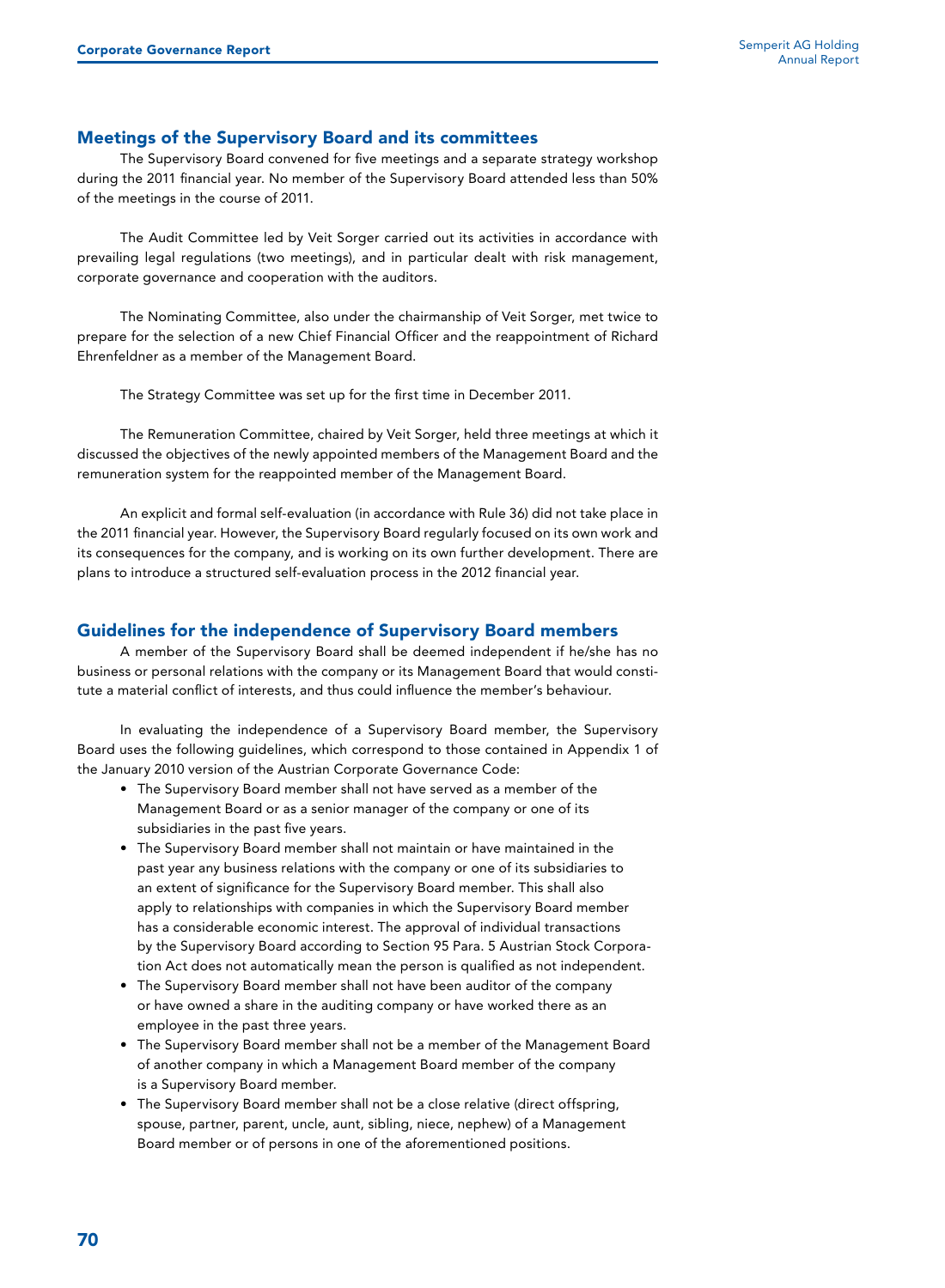#### Cooperation between Management Board and Supervisory Board

The strategic direction of the company is determined in close cooperation between the Management Board and the Supervisory Board and discussed in Supervisory Board meetings held at regular intervals. In addition, a strategy workshop was held during the year under review.

The Supervisory Board determines the division of departments and responsibilities in the Management Board, as well as those transactions requiring its explicit authorisation in accordance with statutory provisions. Furthermore, the Supervisory Board supports the Management Board in managing the company, particularly when decisions of primary importance are to be made.

### Remuneration of Management Board and Supervisory Board

The remuneration of the Management Board encompasses both a fixed salary component and a variable, performance-based component, as well as remuneration in kind. The assessment for the variable salary component of the Management Board is based on net profit (earnings after tax), the dividend amount distributed and the return on total assets.

In line with the stipulations contained in the Austrian Corporate Governance Code, a third salary component was integrated in the remuneration of the most recently appointed Management Board members Thomas Fahnemann and Johannes Schmidt-Schultes. This is linked to the achievement of sustainable, long-term and multi-annual performance criteria. Based on the achievement of the targeted objectives, this bonus is subsequently determined for the past financial year and paid in three equal instalments over a period of three years. If the pre-defined goals are not attained, no bonus is assigned to the variable remuneration category, or else the still unpaid share of the bonus is either reduced or completely cancelled.

The variable remuneration components (the performance-based share and the third salary component) may not exceed more than 111% of the annual fixed remuneration.

In the 2011 financial year, the remuneration paid to the Management Board totalled kEUR 3,099 (previous year: kEUR 2,716), of which kEUR 1,619 (previous year: kEUR 1,540) consisted of variable salary components. Owing to changes in the composition of the Management Board during the year under review, the comparability with the previous year is limited.

A contractual agreement stipulating direct retirement benefits for the former Chairman of the Management Board was concluded on his initial appointment to this position. For the new Chairman and other members of the Management Board, retirement benefits are either specified in the Articles of Association, which prescribe pension plan reinsurance using the defined contribution principle, or specified in the respective contract using the defined contribution principle.

In the case of termination of the employment contract of a Management Board member, the respective member is entitled to a severance payment in accordance with the Salaried Employees Act or the Corporate Employee and Self-Employed Pension Act.

No share options have been granted.

Responsible corporate management

Fixed and variable remuneration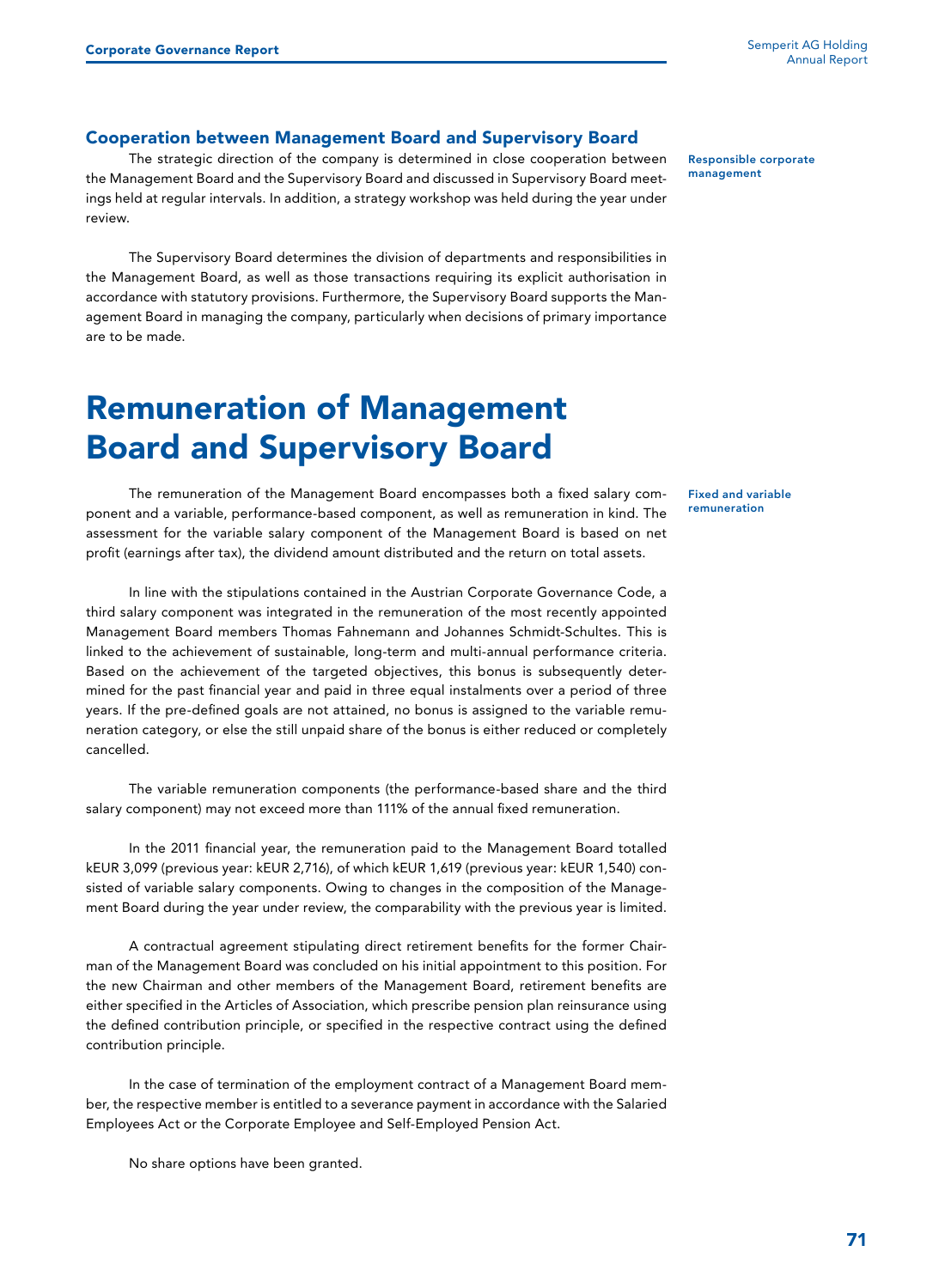A Directors and Officers (D&O) insurance has been taken out for the members of the Management Board and senior executives; the company bears the related costs.

Remuneration of the Supervisory Board is governed by Section 15 of the Articles of Association. Accordingly, each member of the Supervisory Board receives an attendance fee for each session totalling EUR 120 as compensation for expenses, as well as an annual fee amounting to EUR 4,360. Both fees are linked to the consumer price index (basis: CPI 2000, annual average 2004 = 108.1), therefore the fees for 2011 are slightly higher than the aforementioned amounts. The fixed annual fee is increased by 100% for the Chairman of the Supervisory Board and 50% for the Deputy Chairman. In addition, the members of the Supervisory Board as a whole (excluding employee representatives) receive 0.15% of the earnings after tax of Semperit Holding AG as a performance-based profit-sharing bonus, after the consolidated financial statements have been granted an unqualified opinion by the auditors. This profit-sharing bonus is divided among the Supervisory Board members so that each member receives an equal share, the Chairman an additional 100% of this share and the Deputy Chairman an additional 50%. Moreover, the performance-based component may not exceed 2.5 times the annual fixed fee (excluding attendance fees) for each Supervisory Board member.

The remuneration paid to the Management and Supervisory Boards is not disclosed separately for each member but for the board as a whole (pursuant to Rules 31 and 51). Publication of the individual remuneration is the personal decision of each member of the Management and Supervisory Boards and in the opinion of Semperit AG Holding does not constitute additional information relevant to the capital market, nor does it provide significant additional information from the business perspective. Individual remuneration is therefore not disclosed in this report.

### Compliance Directive

Semperit has issued its own compliance guidelines designed to prevent the misuse or dissemination of insider information. Compliance is monitored and administered by a specially designated compliance officer reporting directly to the Management Board. The Compliance Directive has been published on the company website at www.semperit.at.

**Statutory** remuneration of the Supervisory Board

Own compliance officer

Proportion of women steadily increasing

Advancement of women

The Semperit Group attaches great importance to ensuring the equal treatment of men and women in all respects. In recent years, the number of women employed in management-track positions within the Semperit Group has steadily increased. In Austria women already comprise about one-third of the employees participating in junior management development programmes. Moreover, if the respective job position allows, Semperit promotes the compatibility of family and career by providing flexible working models and teleworking opportunities.

### Directors' dealings

In accordance with Section 48d of the Austrian Stock Exchange Act, share purchases or sales by members of the Management and Supervisory Boards must be reported to the Austrian Financial Market Authority within five working days following conclusion of the transaction, and published on its website.

Disclosure of directors' dealings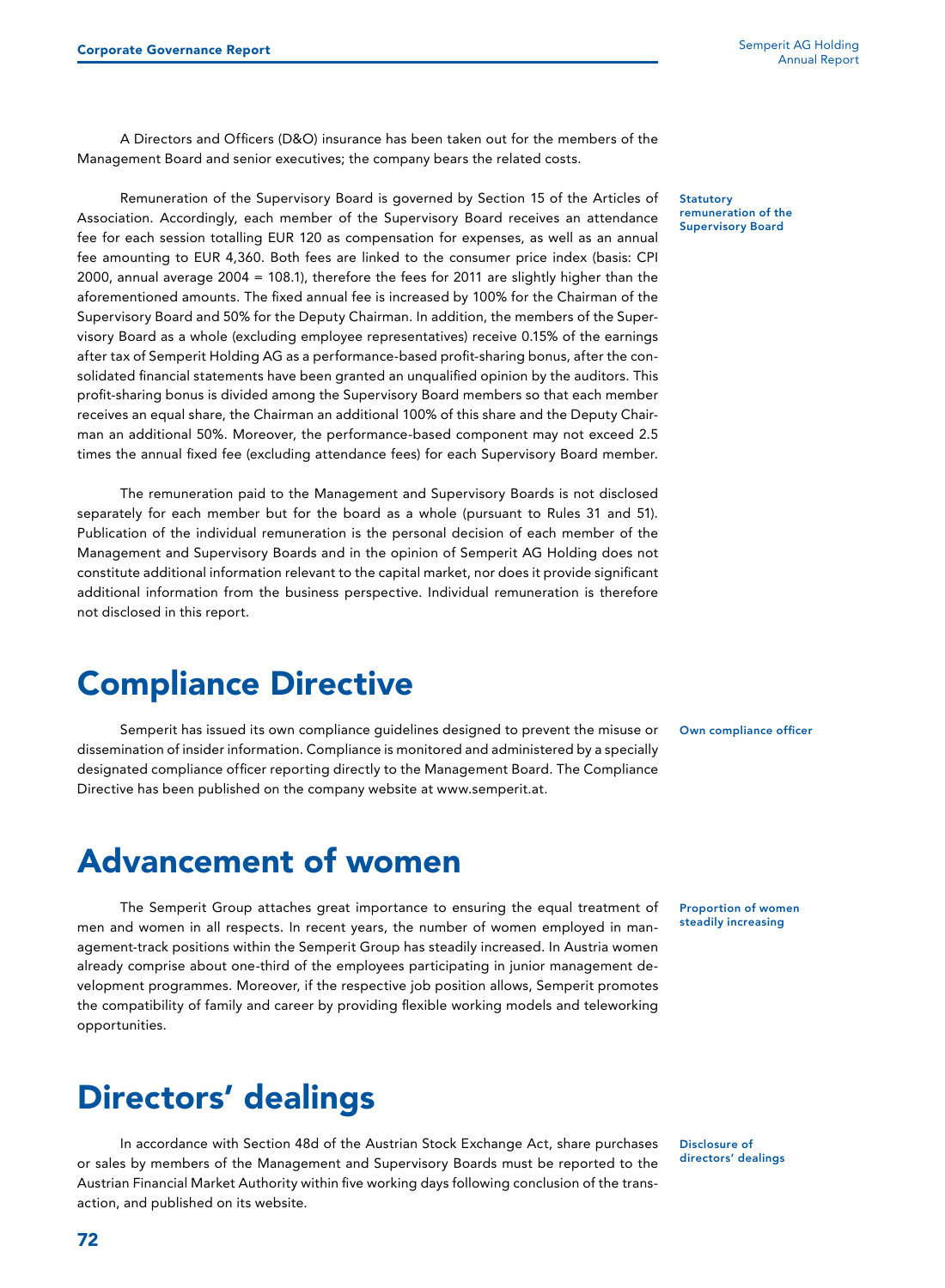# Internal auditing and risk management

The Internal Audit department reports directly to the Management Board and prepares an audit plan and an annual activity report for the previous financial year. The Management Board discusses these reports with the members of the Supervisory Board.

The effectiveness of the company's risk management system is evaluated by the auditor on the basis of the reports and other documents provided. The auditor's report is presented to the Management Board as well as to the Supervisory Board. At the beginning of 2011, the Audit Committee commissioned an external evaluation to examine the effectiveness of the company's risk management system, and the results were reported to the Supervisory Board.

The Internal Control System (ICS) established in the Semperit Group serves to ensure the effectiveness and profitability of business operations, the integrity and reliability of financial reporting and adherence to the applicable laws and regulations. It is being continually updated and expanded by the Internal Audit department and the related departments in the company as a means of supporting the early identification and ongoing monitoring of risk. The ICS was last subject to an external evaluation in 2010, and the results were reported to the Supervisory Board.

### External evaluation

In accordance with Rule 62 of the Austrian Corporate Governance Code, the Semperit Group has its compliance with the stipulations contained in the code and the accuracy of its related public reporting evaluated by an external institution. This was last performed at the beginning of 2011. The most recent evaluation carried out by KPMG did not discover any facts which are inconsistent with the declaration of the Management Board and Supervisory Board found in the Corporate Governance Report of the company with respect to its compliance with the C-Rules and R-Rules of the Austrian Corporate Governance Code.

Vienna, March 9, 2012

Garcite

Richard Ehrenfeldner Member of the Management Board



Richard Stralz Member of the Management Board

.<br>**m**y Gilliau

Thomas Fahnemann Chairman

Johannes Schmidt-Schultes Chief Financial Officer

Internal Control System